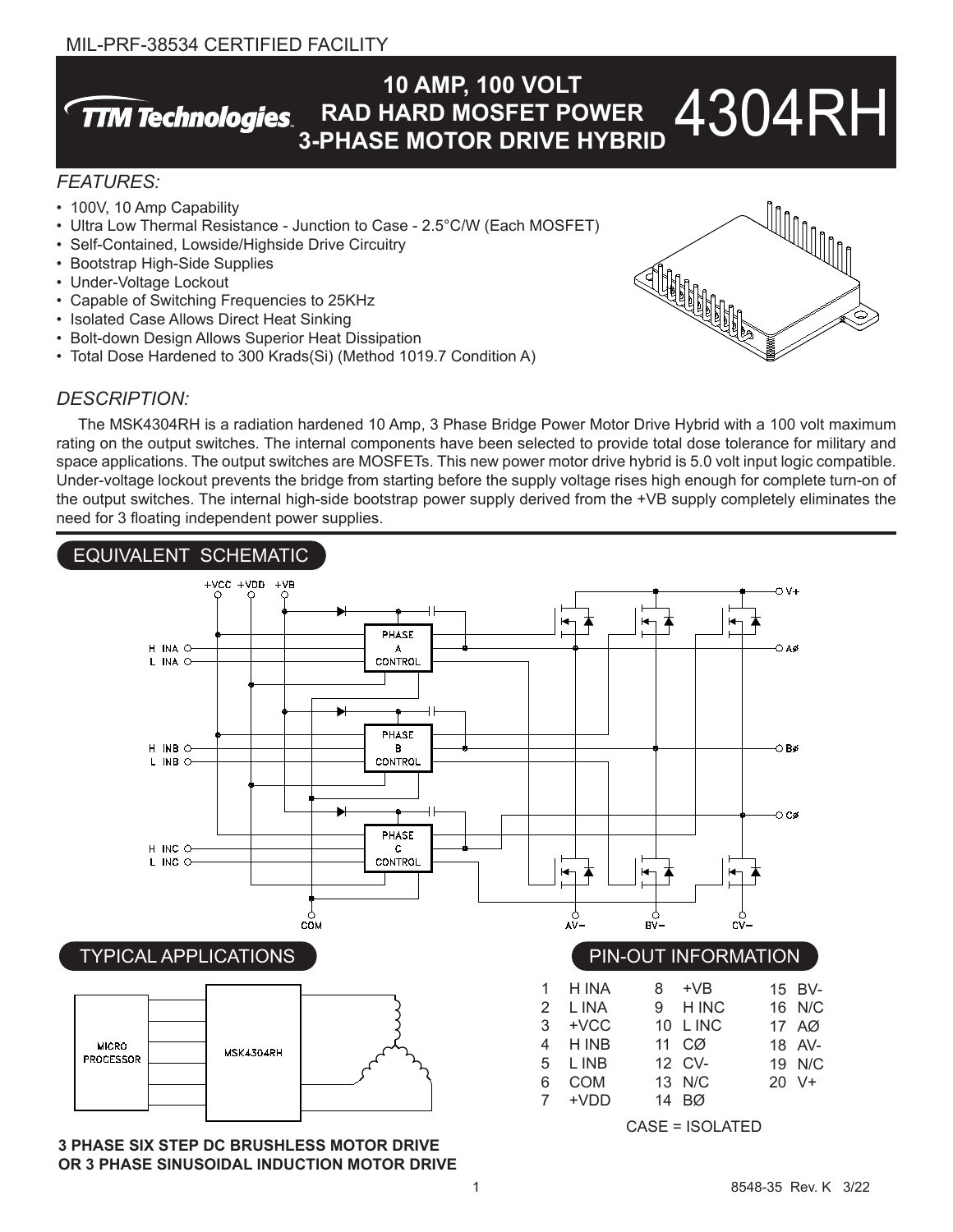## ABSOLUTE MAXIMUM RATINGS  $\bigcap$

|                                              | MSK4304KE/HE RH  -40°C TO +125°C |
|----------------------------------------------|----------------------------------|
|                                              |                                  |
| (Output Switches, Junction to Case)  2.5°C/W |                                  |

- 
- 

| <b>Case Operating Temperature</b> |  |
|-----------------------------------|--|
|                                   |  |
|                                   |  |
|                                   |  |

# ELECTRICAL SPECIFICATIONS

| Parameter                                                   | Test Conditions $(8)$                      |                | <b>Group A</b><br>Subgroup                             | MSK4304KE/HE RH $(3)$    |                          |                          | (2)<br><b>MSK4304RH</b>  |                          |                          | <b>Units</b> |
|-------------------------------------------------------------|--------------------------------------------|----------------|--------------------------------------------------------|--------------------------|--------------------------|--------------------------|--------------------------|--------------------------|--------------------------|--------------|
|                                                             |                                            |                | $\circledast$                                          | Min.                     | Typ.                     | Max.                     | Min.                     | Typ.                     | Max.                     |              |
| <b>OUTPUT CHARACTERISTICS</b>                               |                                            |                |                                                        |                          |                          |                          |                          |                          |                          |              |
| Drain-Source ON Resistance<br>(1)                           | $IDS=10A$                                  |                | 1                                                      | $\blacksquare$           | $\blacksquare$           | 0.08                     | $\overline{a}$           | $\overline{\phantom{a}}$ | 0.08                     | $\Omega$     |
| (each MOSFET) (for thermal calculations only)               |                                            |                | $\overline{2}$                                         |                          |                          | 0.16                     | $\overline{\phantom{a}}$ |                          |                          | Ω            |
|                                                             |                                            |                | $\overline{3}$                                         | $\blacksquare$           | $\blacksquare$           | 0.08                     | $\blacksquare$           | $\blacksquare$           | $\overline{\phantom{0}}$ | $\Omega$     |
| Drain-Source Voltage (VDS(on))                              | $IDS=10A$                                  |                | $\mathbf{1}$                                           | $\blacksquare$           | 0.8                      | 1.5                      | $\blacksquare$           | 0.8                      | 1.6                      | volts        |
| (each MOSFET)                                               |                                            |                | $\overline{2}$<br>$\left( \widehat{\mathbb{1}}\right)$ |                          | 1.4                      | 2.4                      |                          |                          | $\overline{a}$           | volts        |
|                                                             |                                            |                | 3<br>A)                                                | $\blacksquare$           | 0.6                      | 1.2                      | $\overline{\phantom{0}}$ | $\overline{\phantom{a}}$ | $\overline{\phantom{0}}$ | volts        |
|                                                             | $V + 80V$                                  |                | $\mathbf{1}$                                           | $\overline{\phantom{0}}$ | 1                        | 25                       | $\overline{a}$           | $\mathbf{1}$             | 25                       | μA           |
| Leakage Current (Each MOSFET)                               | $V + 80V$                                  |                | $\overline{2}$                                         | $\overline{\phantom{a}}$ | 10                       | 250                      | $\overline{\phantom{0}}$ |                          | $\overline{\phantom{0}}$ | μA           |
|                                                             | $\overline{V}$ = 80V                       |                | 3                                                      | $\overline{\phantom{a}}$ | 1                        | 25                       | $\overline{\phantom{0}}$ | $\overline{\phantom{a}}$ | $\overline{\phantom{0}}$ | μA           |
| Reverse Recovery Time<br>(1)                                | $\overline{ID}$ = 10A, di/dt = 100A/µS     |                | $\overline{a}$                                         |                          |                          | 370                      | $\overline{a}$           | $\overline{a}$           | 370                      | nS           |
| <b>BODY DIODE CHARACTERISTICS</b>                           |                                            |                |                                                        |                          |                          |                          |                          |                          |                          |              |
| <b>VSD Diode Forward Voltage</b>                            | $\circled{\pi}$<br>$Is = 18A$ , $VGS = 0V$ |                | 1                                                      | $\overline{\phantom{a}}$ | $\overline{\phantom{a}}$ | 1.2                      | $\overline{a}$           | $\blacksquare$           | 1.2                      | $\vee$       |
| $\bigcap$<br><b>TRR Reverse Recovery Time</b><br>$IF = 18A$ |                                            |                | 1                                                      |                          |                          | 250                      | $\overline{\phantom{0}}$ | $\overline{\phantom{a}}$ | 250                      | ns           |
| (1)<br><b>QRR Reverse Recovery Charge</b>                   | $di/dt \leq 100$ A/us, VDD $\leq 25$ V     |                | $\mathbf{1}$                                           | $\overline{\phantom{a}}$ | $\overline{\phantom{a}}$ | 850                      | $\overline{\phantom{0}}$ | $\overline{\phantom{a}}$ | 850                      | nC           |
| <b>BIAS SUPPLY CHARACTERISTICS</b>                          |                                            |                |                                                        |                          |                          |                          |                          |                          |                          |              |
| +VCC Bias Current                                           | $+VCC = 15V$                               |                | 1,3                                                    | $\overline{\phantom{a}}$ | 0.02                     | $\overline{2}$           | $\overline{a}$           | 0.02                     | $\overline{2}$           | mA           |
|                                                             |                                            |                | $\overline{2}$                                         | $\overline{a}$           |                          | 6                        | $\overline{\phantom{0}}$ |                          | 6                        | mA           |
| +VB Bias Current                                            | $+VB = 15V$                                |                | 1,3                                                    | $\blacksquare$           | 0.02                     | $\overline{2}$           | $\overline{a}$           | 0.02                     | $\overline{2}$           | mA           |
|                                                             |                                            |                | $\overline{2}$                                         | $\overline{\phantom{a}}$ |                          | 6                        | $\overline{\phantom{0}}$ |                          | 6                        | mA           |
| +VDD Bias Current                                           | $+VDD = 15V$                               |                | 1, 2, 3                                                | $\blacksquare$           | 4.5                      | 9                        | $\overline{a}$           | 4.5                      | 9                        | mA           |
| <b>INPUT SIGNAL CHARACTERISTICS</b>                         |                                            |                |                                                        |                          |                          |                          |                          |                          |                          |              |
| Positive Trigger Threshold Voltage                          | $+VCC = 15V$                               |                | 1, 2, 3                                                | $\overline{\phantom{a}}$ | 2.3                      | 3.0                      | $\blacksquare$           | 2.3                      | 3.0                      | volts        |
| Negative Trigger Threshold Voltage<br>$+VCC = 15V$          |                                            |                | 1, 2, 3                                                | 0.8                      | 1.8                      | $\overline{a}$           | 0.8                      | 1.8                      | $\overline{\phantom{0}}$ | volts        |
| Under-voltage Lockout<br>(6)                                | $+VDD$                                     |                | 1, 2, 3                                                | 8.0                      | 10                       | 12.0                     | 8.0                      | 10                       | 12.0                     | volts        |
| Logic Input Current                                         | All Inputs                                 | $V_{IN} = +5V$ | 1, 2, 3                                                | $\blacksquare$           | 25                       | 75                       | $\overline{a}$           | 25                       | 75                       | μA           |
|                                                             |                                            | $V_{IN} = 0V$  | 1,2,3                                                  | $-10$                    | $-1.2$                   | $\overline{a}$           | $-10$                    | $-1.2$                   | $\overline{\phantom{0}}$ | μA           |
| Switching Loss Inductive Load (1)                           |                                            | E(ON)          | $\overline{4}$                                         | $\overline{\phantom{a}}$ | <b>TBD</b>               | $\overline{\phantom{0}}$ | $\overline{\phantom{0}}$ | <b>TBD</b>               | $\qquad \qquad -$        | μJ           |
|                                                             |                                            | E(OFF)         | $\overline{\mathcal{L}}$                               | $\blacksquare$           | <b>TBD</b>               | $\overline{a}$           |                          | <b>TBD</b>               | $\overline{\phantom{0}}$ | μJ           |

#### *NOTES:*

- <ul>\n<li>Quaranteed by design but not tested. Typical parameters are representative of actual device performance but are for reference only. Industrial grade devices shall be tested to subgroups 1 unless otherwise specified.</li>\n<li>Space and Military grade devices ("KE &amp; HE" suffix) shall be 100% tested to subgroups 1, 2 and 3.</li>\n<li>Subgroups 5 and 6 testing available upon request.</li>\n<li>Subgroup 1, 4 TA = TC = +25°C</li>\n</ul>
- Industrial grade devices shall be tested to subgroups 1 unless otherwise specified.
- 3 Space and Military grade devices ("KE & HE" suffix) shall be 100% tested to subgroups 1, 2 and 3.
- Subgroups 5 and 6 testing available upon request.
- Subgroup 1, 4 TA =  $TC = +25^{\circ}C$ 
	- 2, 5 TA = TC =  $+125^{\circ}$ C
	- 3, 6 TA = TC = -40°C for 'KE' and 'HE' SUFFIXES
- 
- 7 Continuous operation at or above absolute maximum ratings may adversely effect the device performance and/or life cycle.
- 8 Pre and post irradiation limits at 25°C, up to 300Krad TID, are identical unless otherwise specified.
- 6 See UVLO paragraph in the application notes section.<br>  $\overline{7}$  Continuous operation at or above absolute maximum r<br>  $\overline{8}$  Pre and post irradiation limits at 25°C, up to 300Krad T<br>  $\overline{9}$  When applying power to the When applying power to the device, apply the low voltage followed by the high voltage or alternatively,apply both at the same time. Do not apply high voltage without low voltage present.
- 10 Internal solder reflow temperature is 180°C, do not exceed.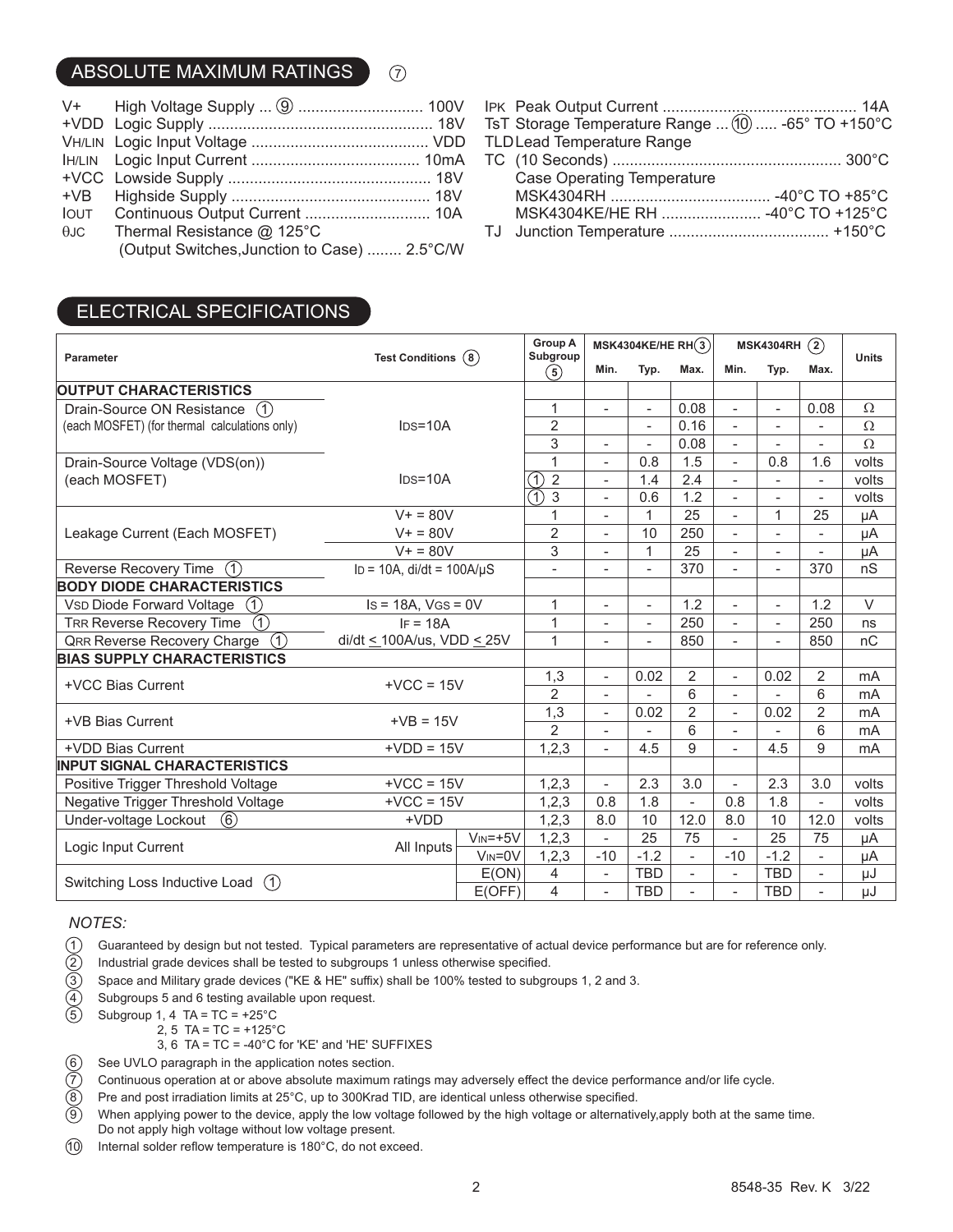## TYPICAL PERFORMANCE CURVES

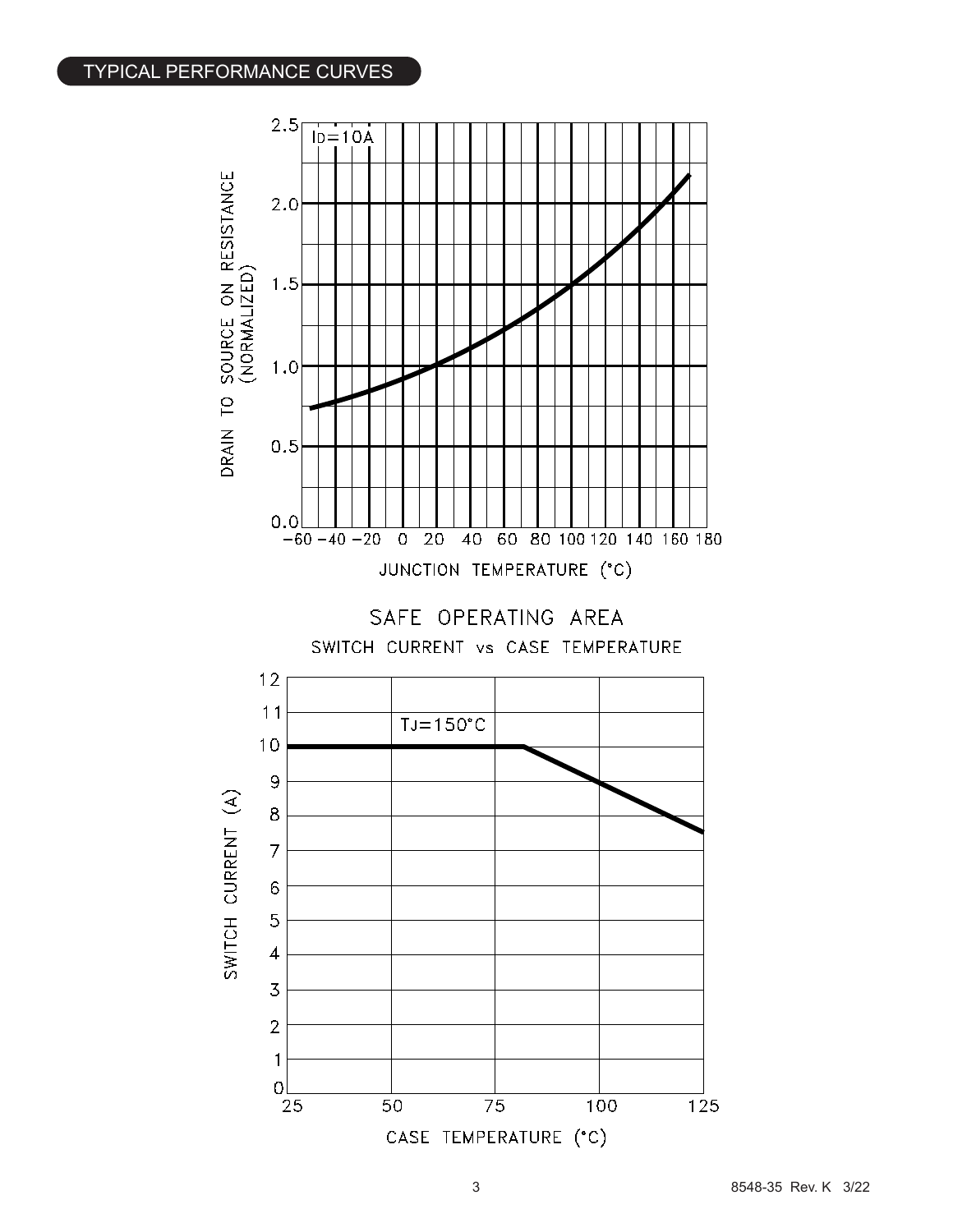#### *MSK 4304RH PIN DESCRIPTIONS*

+VCC - Is the low voltage supply for the lowside drivers. A 0.1 µF ceramic capacitor in parallel with a 10µF tantalum capacitor is the recommended bypassing from the +VCC pin to the COM pin.

+VDD - Is the low voltage supply for the input logic to the hybrid. A 0.1 µF ceramic capacitor in parallel with a 4.7uF tantalum capacitor is the recommended bypassing to the COM pin.

 $\pm$ VB - Is the connection used to provide power to the floating high-side bootstrap supplies in the gate drive circuitry.

V+ - Is the high voltage positive rail connection to the tops of the three half bridges. Proper power supply bypassing must be connected from this pin to the COM pin for good filtering. This bypassing must be done as close to the hybrid as possible. +VCC, +VDD and +VB should be present and stable whenever V+ is present.

H INA, H INB, H INC - Are active high logic inputs for signalling the corresponding phase high-side switch to turn on. The logic inputs are compatible with standard LSTTL/ CMOS outputs. These inputs are clamped to VDD and COM, they must be limited to less than 10mA if they are allowed to exceed those limits.

L INA, L INB, L INC - Are active high inputs for signalling the corresponding phase low-side switch to turn on. The logic inputs are compatible with standard LSTTL/CMOS outputs. These inputs are clamped to VDD and COM, they must be limited to less than 10mA if they are allowed to exceed those limits.

AØ, BØ, CØ - Are the pins connecting the 3 phase bridge switch outputs.

AV-, BV-, CV- - Are the connections from the bottoms of the three half bridges. These pins get connected to the COM pin. If current sensing is desired they may be connected to the COM pin through a low value sense resistor.

COM - Is the connection that all hybrid power supply connections are returned to and bypassed to.

UVLO - The under voltage lockout function of the MSK4304RH prevents the device from starting before sufficient bias voltage is available. The UVLO feature monitors the VDD supply and holds the outputs low until the voltage level rises above the threshold during start up. After start up the UVLO circuit will hold the low side switches off if VDD falls below the threshold but the high side switches will not be controlled by UVLO after start up.

#### MAXIMUM DUTY CYCLE AND HIGH SIDE BIAS - The MSK4304RH uses three independent bootstrap circuits to power each of the high side switches. When the switches are turned on the high side drivers are powered by the charge

in the bootstrap capacitors. The voltage on the bootstrap capacitors has an initial 1.2V drop and decays at a rate of approximately 0.5V every 100µS. The voltage can be approximated by the equation:

$$
VBS = +VB - 1.2V - 5 \times \text{TON}
$$

 TON is the switch on time in mS VBS is the bootstrap capacitor voltage

VBS should be greater than or equal to 10 volts for maximum gate drive. If VBS falls too low loss of high side control my result.

The lowside switches must be activate every cycle or held active during static operation to provide a return path for charging the highside bootstrap capacitor and prevent loss of highside control.

#### *TOTAL DOSE RADIATION TEST PERFORMANCE*

Radiation performance curves for TID testing have been generated for all radiation testing performed by TTM Technologies. These curves show performance trends throughout the TID test process and can be located in the MSK4304RH radiation test report. The complete radiation test report is available in the RAD HARD PRODUCTS section on the TTM Technologies website.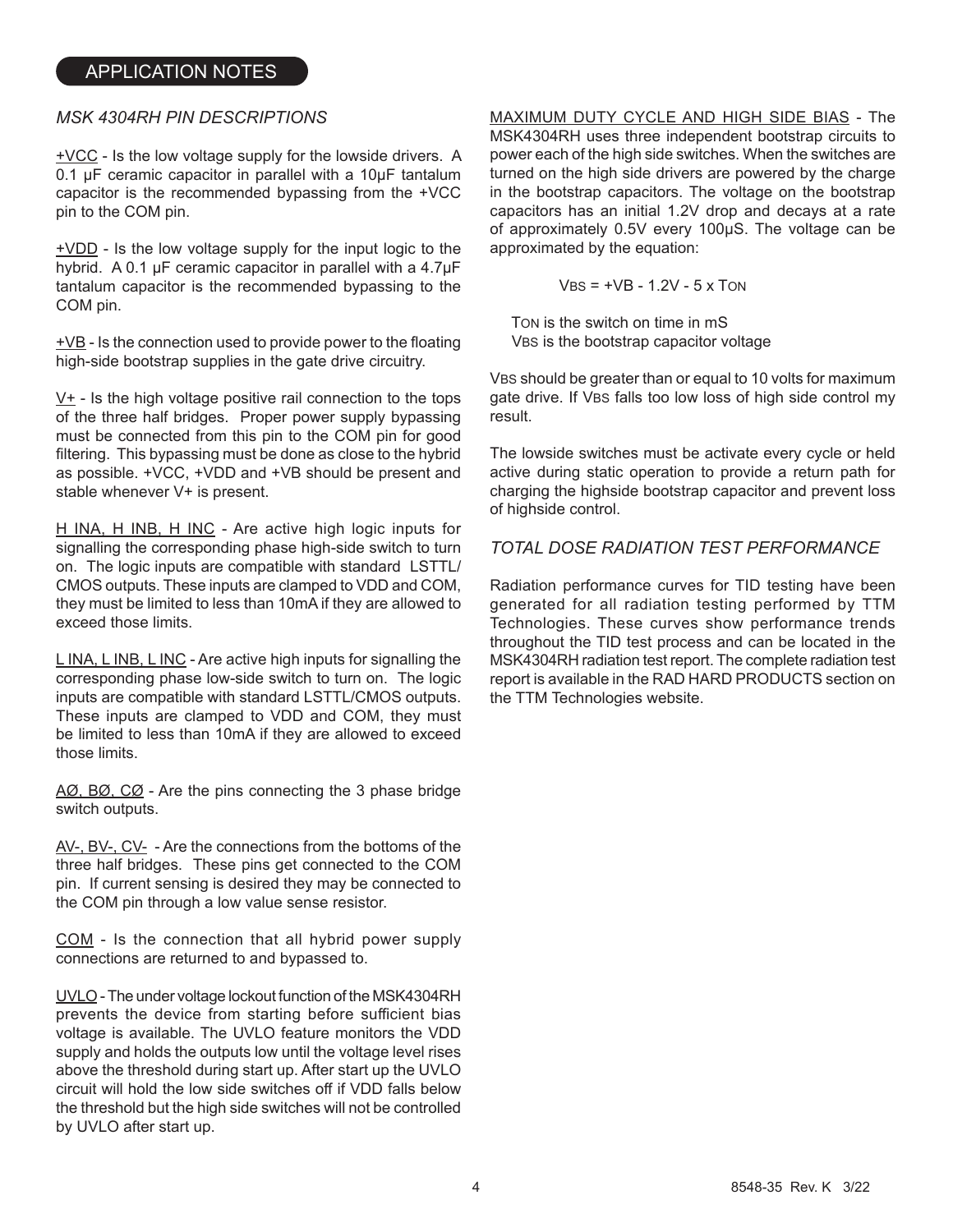

The MSK4304RH is designed to be used with a +28 volt high voltage bus, +15 volt low power bus and +5 volt logic signals. Proper derating should be applied when designing the MSK4304RH into a system. High frequency layout techniques with ground planes on a printed circuit board is the only method that should be used for circuit construction. This will prevent pulse jitter caused by excessive noise pickup on the current sense signal or the error amp signal.

 Ground planes for the lower power circuitry and the high power circuitry should be kept separate. The connection between the bottom of the current sense resistor, COM pin and the high power ground, AV-, BV- and CV- pins are connected at this point. This is a critical path and high currents should not be flowing between the current sense and COM. Inductance in this path should be kept to a minimum. An RC filter will filter out the current spikes and keep the detected noise for those circuits down to a minimum.

In the system shown a PWM pulse by pulse current limit scheme controlled by the motor controller is implemented.

 When controlling the motor speed by the PWM method, it is required that the low side switches be PWM pulsed to ensure sufficient bootstrap capacitor charge to power the high side switch drives. The higher the PWM speed the higher the current load on the drive supply.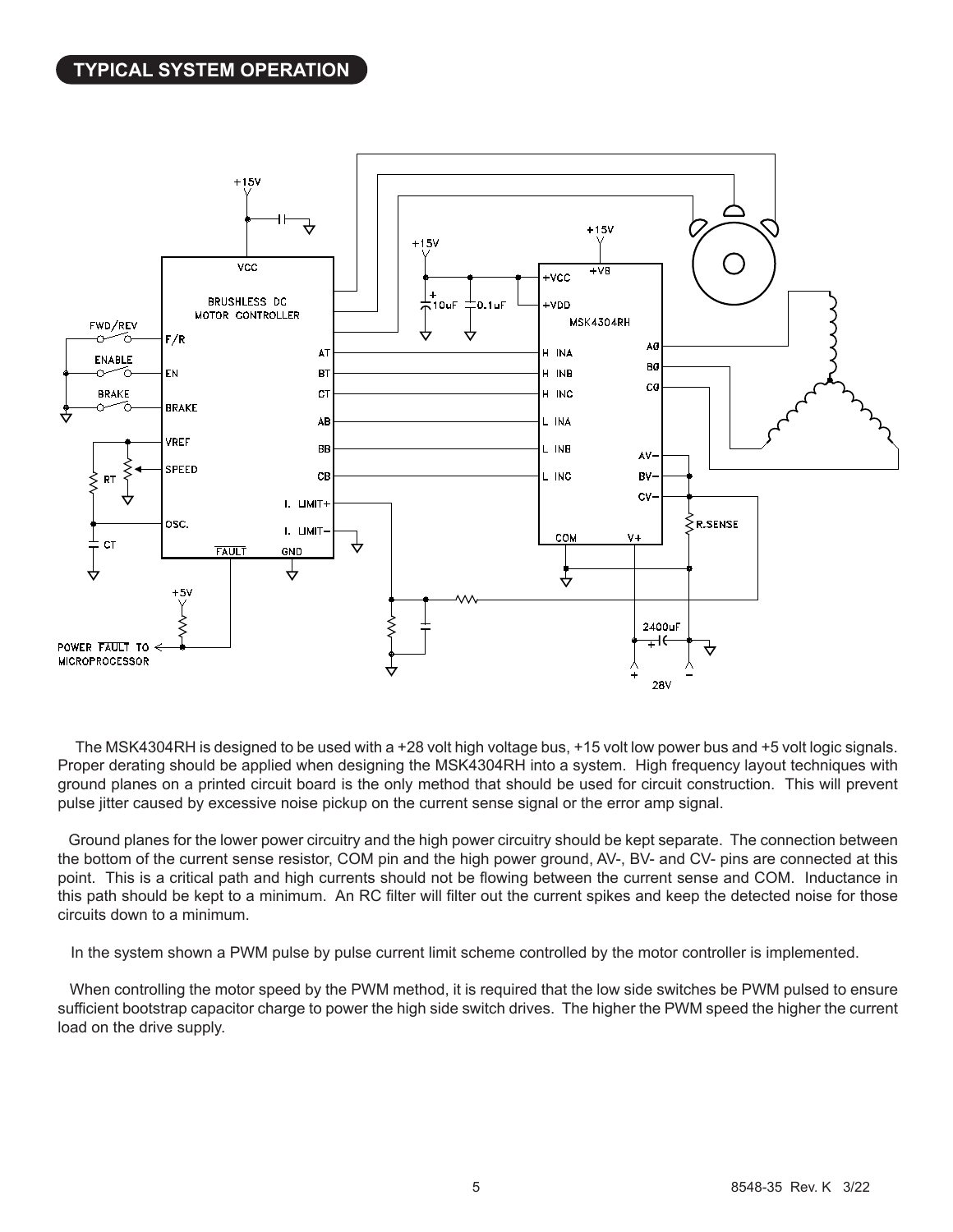## MECHANICAL SPECIFICATIONS



# *ORDERING INFORMATION*